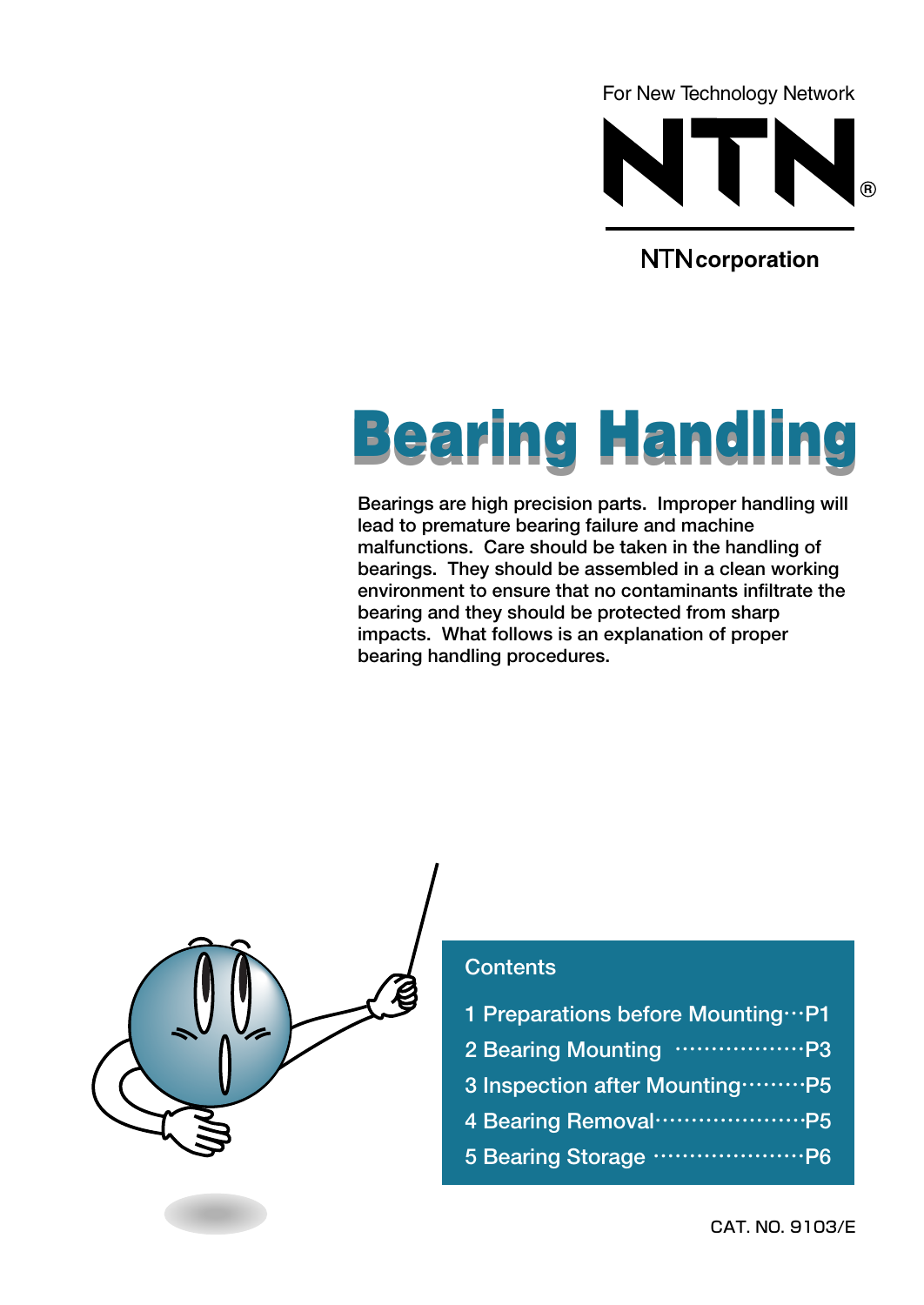#### **1.1 Bearing Mounting Surfaces**

**Any burrs, cutting chips, rust or dirt should first be removed from the bearing mounting surfaces. Installation can then be simplified if the clean surfaces are lubricated with spindle oil.** 



#### ● **Preparation Procedure**



**Burrs, dirt, and other contaminants that infiltrate the bearing before and during mounting will cause noise and vibration during subsequent operation.**



#### **1.2 Mounting Equipment**

**Ensure that all pressing blocks, driving plates, hammers and other mounting devices are clean, free of burrs, and of the correct size.**

- **1.3 Do not Unwrap Bearings until just prior to Mounting**
- **1.4 Do not make any modifications to the products**

**Bearings are manufactured to very tight tolerances in order to meet extremely high accuracy requirements. Therefore, it is imperative to take special precautions with regard to their handling.**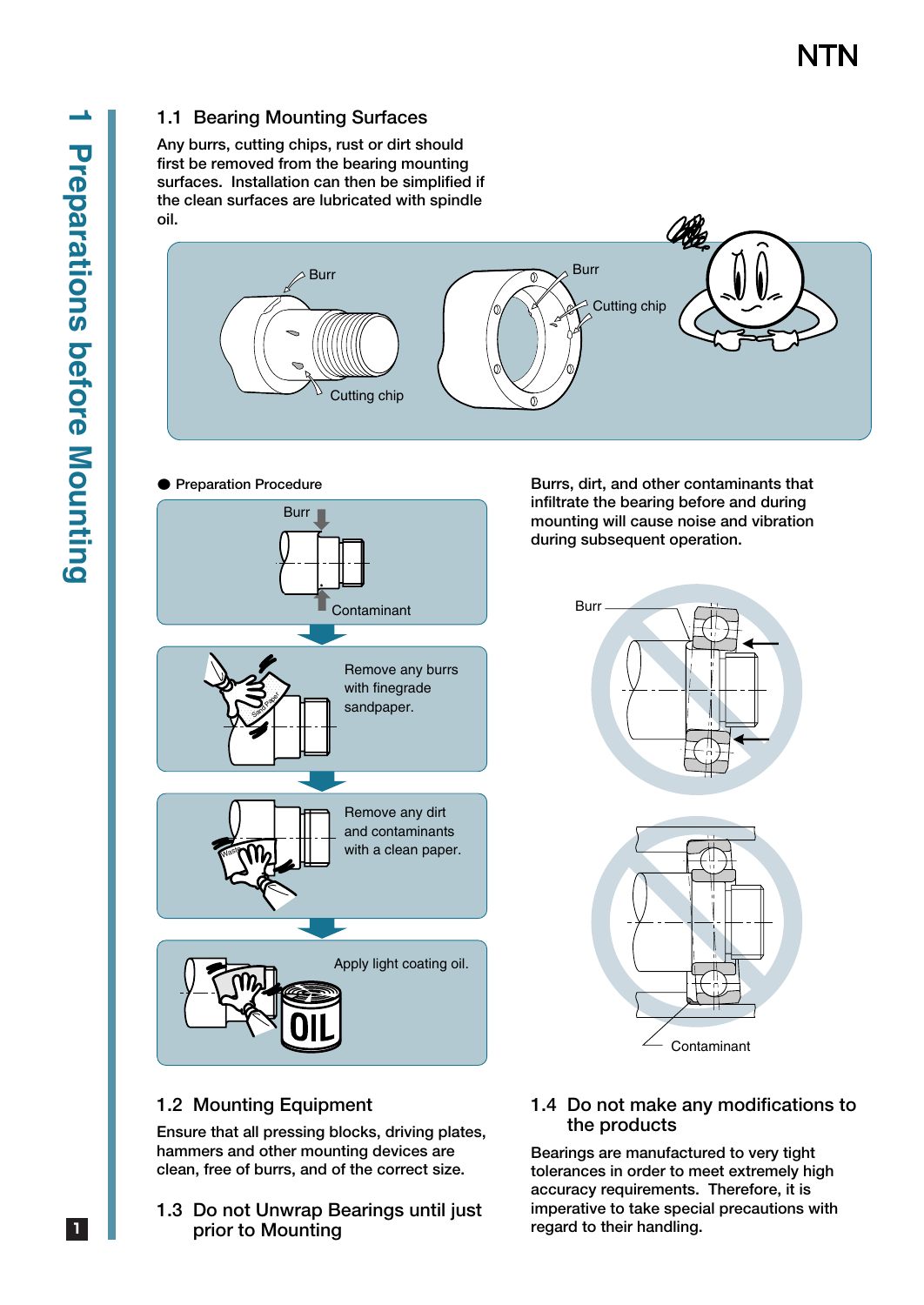#### **2.1 Mounting Procedures and Examples of Damage**



**2 Bearing Mounting Bearing Mounting** 

N

**2**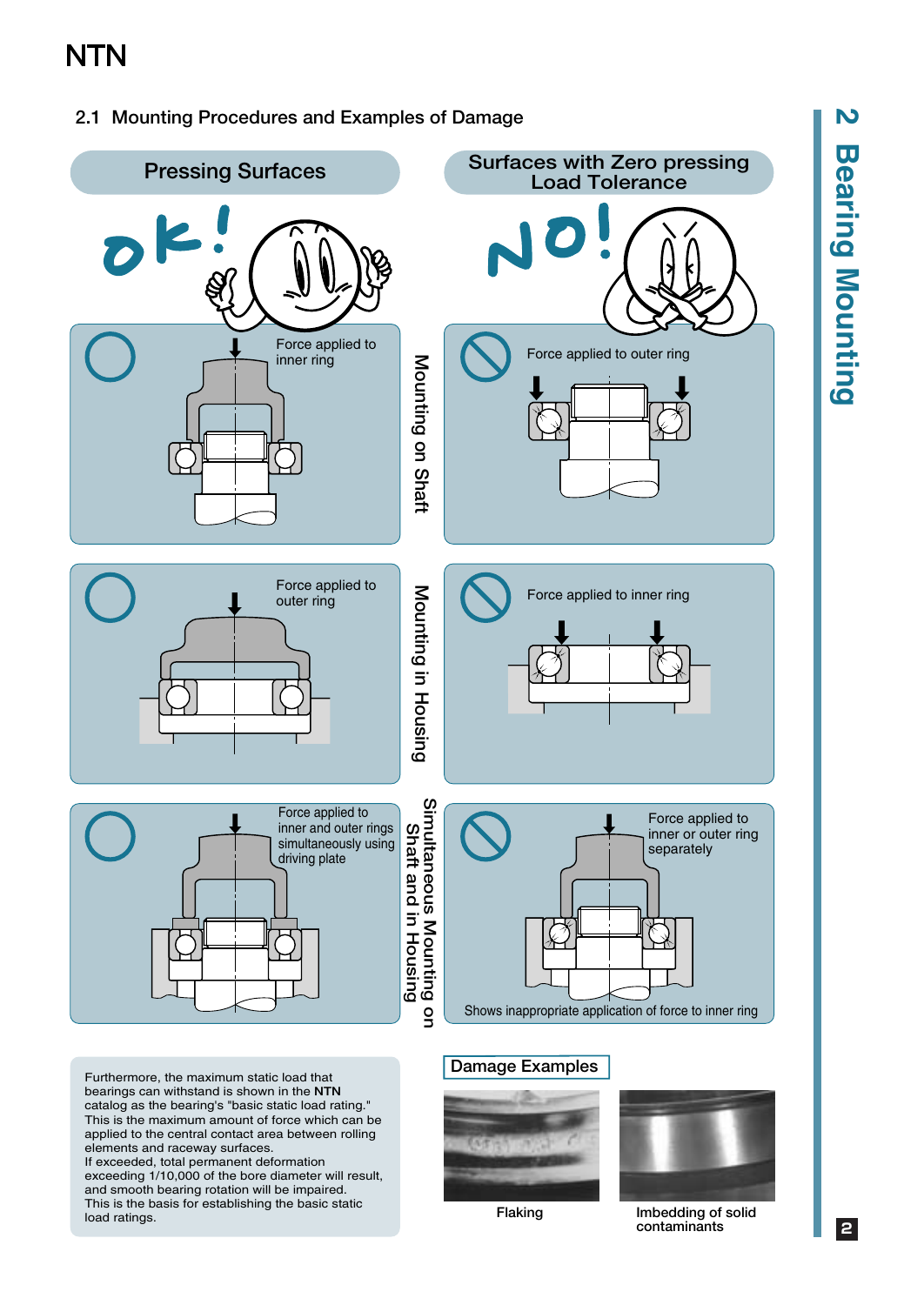★**Mounting bearings using a hammer causes damage due to sharp impacts. Please mount press fit bearings using a pressing arbor or other designed to provide a uniform face.**





 $\bullet$ 

#### **2.2 Bearing Care**

#### ★**Bearings are very susceptible to impacts and shock loads!**

Bearings carry their loads along an extremely narrow contact surface between the rolling elements and the inner and outer raceway surfaces.

If an excessive load or impact is applied to this narrow area of contact, brinelling and/or scarring will occur. This damage leads to objectionable noise and vibration levels and rough bearing rotation. (Even dropping bearings on the floor will cause this type of damage.)



#### ★**Bearings are very susceptible to foreign particle contamination!**

If foreign particles infiltrate the bearing during rotation, denting and/or scarring will occur and this will lead to poor bearing rotation and excess noise.





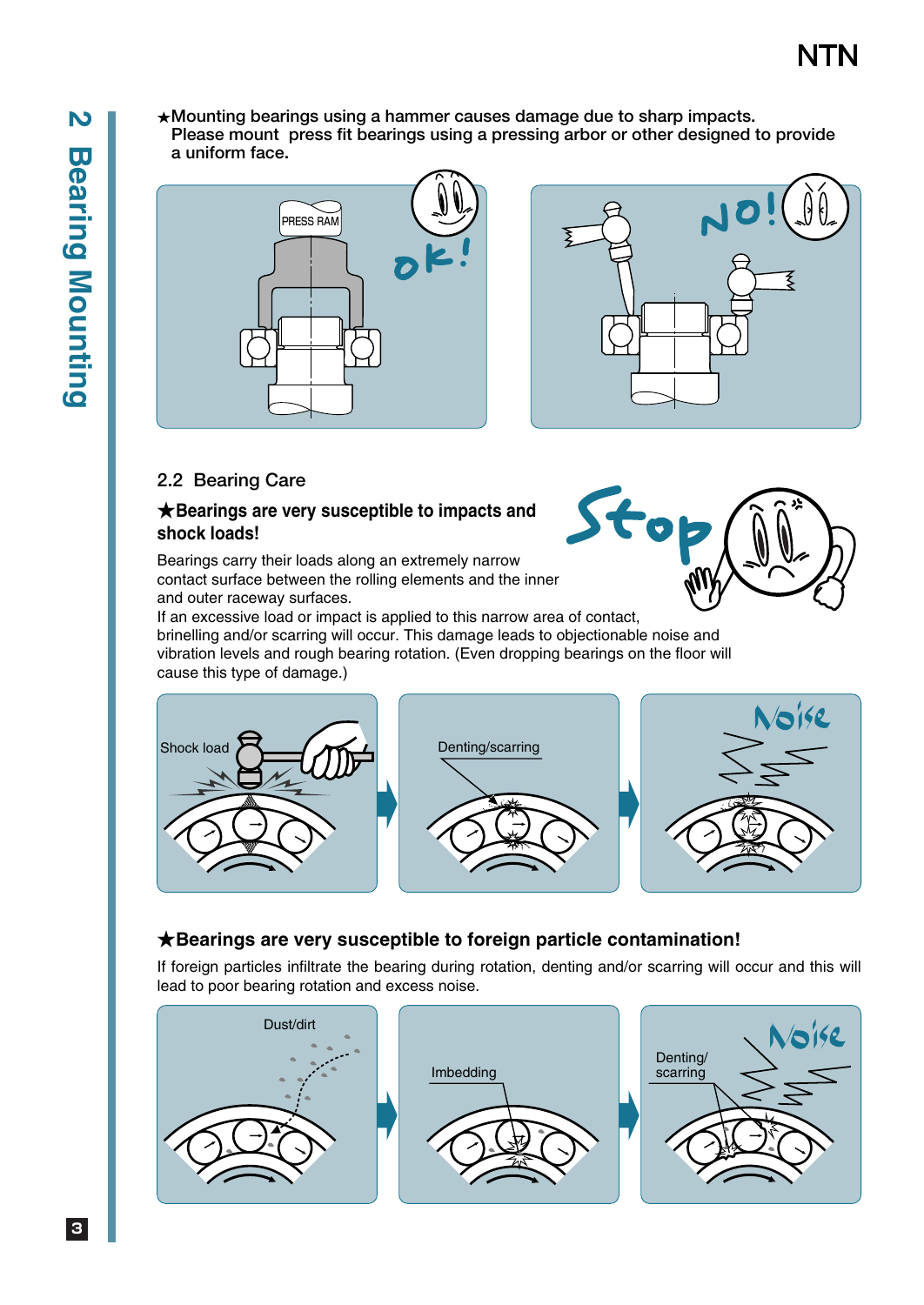#### 2.3 Temperature Mounting (Heat expansion of inner ring to ease installation)

Commonly used for large bearings and bearings with a heavy interference fit.

- 1. Immersion of the bearing in heated oil is the most common method. Use clean oil and suspend the bearing in the oil with a wire or support it underneath using a metal screen in order to avoid uneven heating of bearing elements.
- 2. The temperature to which the inner ring should be heated depends upon the amount of interference fit i.e. the diameter of the interference fit surfaces. Refer to the following graph to determine the proper temperature.
- 3. To prevent gaps from occurring between the inner ring and shaft shoulder, bearings which have been heated and mounted on the shaft should be held in place until they have cooled completely.

★Observe these precautions when heating bearings

- 1. Bearings should never be heated over 120 ˚C.
- 2. This temperature mounting method cannot be used for pre-greased and sealed bearings or shielded bearings.

Never exceed an oil temperature of 120˚C!



# **NTN Pre-greased bearings**

#### **2.4 Other heating methods**

#### **1. Bearing Oven**

Bearings are dry. This method can also be used for pre-greased bearings.

★When using this method with pre-greased bearings, do not heat the bearings above 120˚C.

#### **2. Induction Heating**

This method can also be used for the inner rings of cylindrical roller bearings. Bearings are dry and can be heated up in a short period of time. After using this method, administer a

demagnetizing treatment to the bearing. For more detailed information concerning bearing heating methods,contact NTN. Bearing oven



# N **2 Bearing Mounting Bearing Mounting**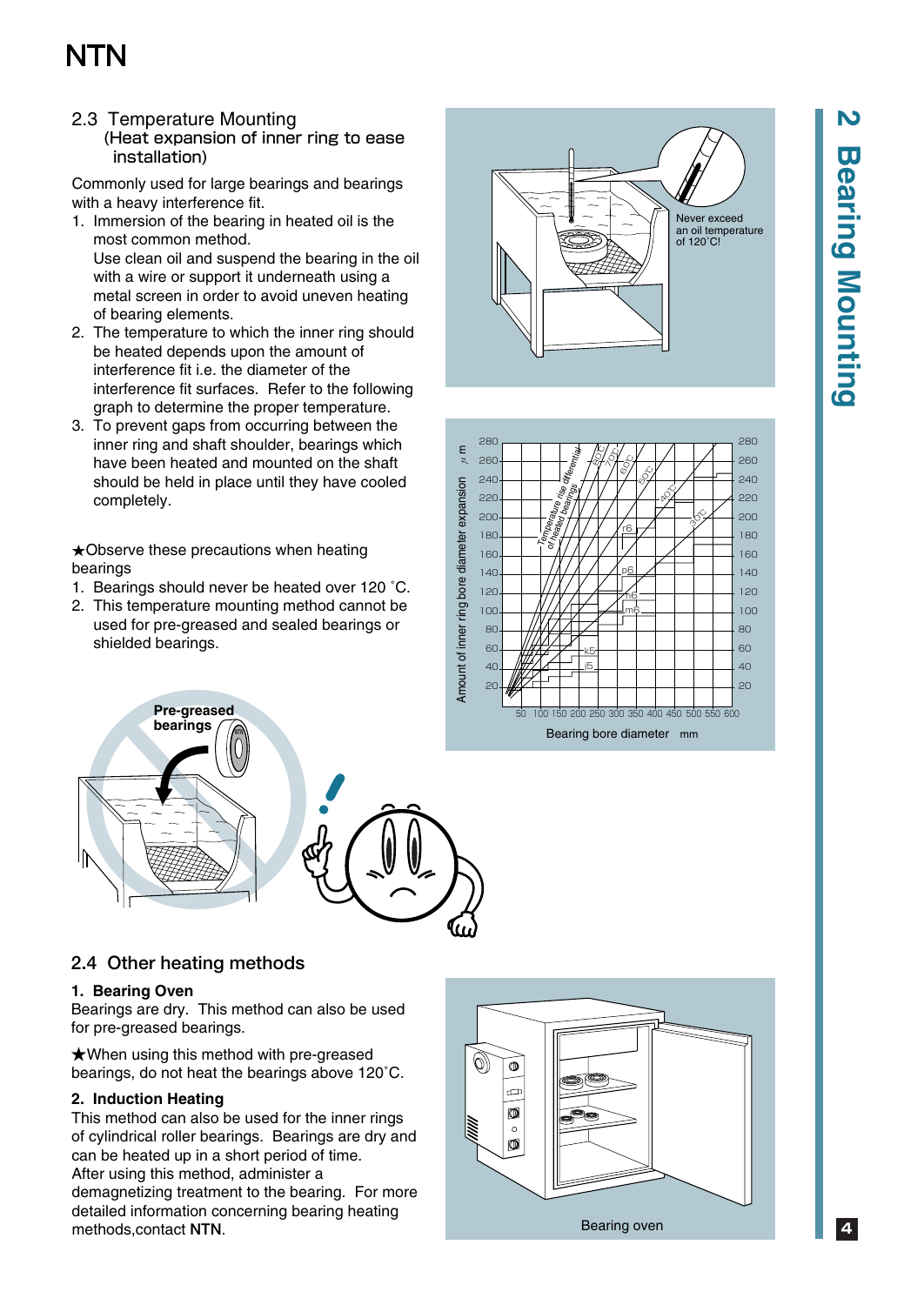# A **4 Bearing Removal Bearing Removal**

#### **To confirm that the bearing has been mounted correctly, perform a rotation check.**

- 1. First, rotate the shaft or housing to see whether anything unusual can be detected.
- 2. Next, engage the bearing without applying a load. After observing its rotational condition at low speed, slowly increase the rotational speed and load while checking for any rise in operational noise levels, vibrations and temperature.
- 3. If anything unusual is detected during operation, stop the bearing and perform an inspection.
- ★Checking for unusual noise or noise levels should be performed by someone familiar with the sound of properly mounted bearings operated under standard conditions.

In order to avoid damage to machinery and danger to workers when changing or removing bearings, proper protective equipment and bearing removal equipment should be used.

Generally speaking, reuse of bearings is not recommended. If you are considering the reuse of a bearing, please read carefully Section 2, "Bearing Mounting."

The process mentioned therein will need to be performed in reverse when removing the bearing. In this situation, maximum care must be taken not to effect the performance of the bearing during the removal process.

 If a bearing which is press fit onto a shaft is removed by applying force to the outer ring, reuse of the bearing is not recommended.